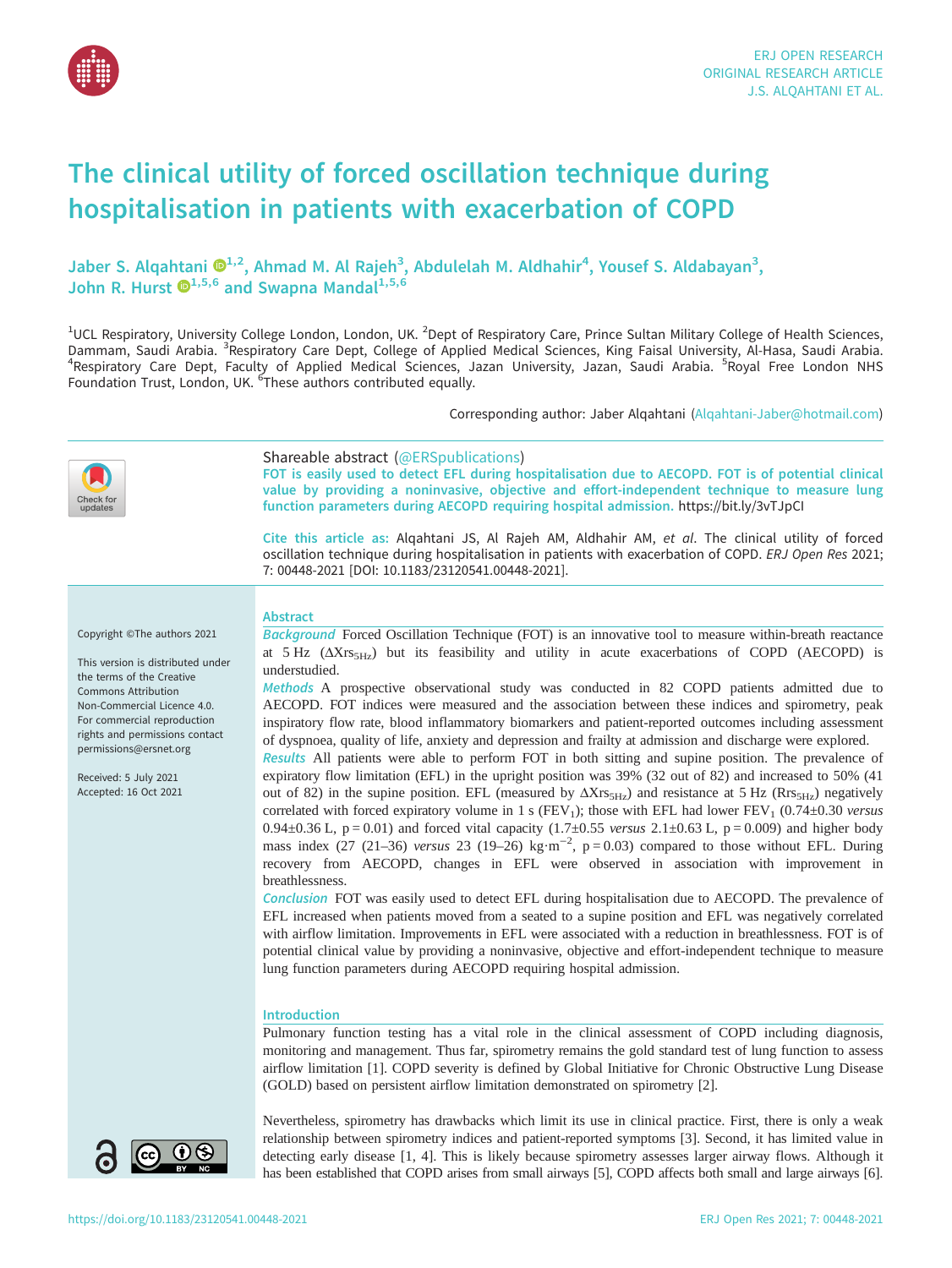Furthermore, spirometry is effort-dependent and requires patients to forcefully exhale, which can be challenging to perform in children, frail and elderly patients, and patients who are acutely unwell for example at the time of an exacerbation.

Forced Oscillation Technique (FOT) is a noninvasive, objective and effort-independent lung function test to assess respiratory impedance (resistance and reactance) [\[7\]](#page-9-0). DELLACÀ et al. [7] used FOT to detect expiratory limitation (EFL) in COPD patients and found that within-breath reactance  $(\Delta X_{\text{IS-}Hz})$ provides an accurate, reliable and noninvasive technique to identify EFL. This technique is particularly useful in COPD to evaluate response to interventions such as bronchodilators and offers monitoring of disease progression [\[8\]](#page-9-0). FOT has also been found to be feasible as a home telemonitoring tool to detect COPD exacerbations [\[9, 10\]](#page-9-0). However, the clinical value of FOT for the assessment of EFL and other pulmonary mechanics in hospitalised COPD exacerbations is limited [\[11](#page-9-0)–[13\]](#page-10-0). Previous studies were conducted on a small number of patients and did not assess inflammatory biomarkers, peak inspiratory flow rates and other patient-reported outcomes such as depression, anxiety and frailty [[11](#page-9-0)–[13](#page-10-0)]. A recent systematic review of the use of physiological tests (including FOT) in COPD exacerbations recommended additional research to evaluate the value of such measures in COPD exacerbations to monitor progress and treatment response [\[14](#page-10-0)]. Therefore, this paper aims to holistically investigate the clinical utility of FOT in a COPD population admitted to hospital due to exacerbation and identify whether there is an association between COPD airflow severity using spirometry and FOT indices, as well as comparing the characteristics of patients who do and do not have EFL.

## Methods

This was a single centre prospective cohort study conducted on respiratory wards at the Royal Free London NHS Foundation Trust, UK. Ethical approval was obtained from the health research authority (HRA) and Health and Care Research Wales (HCRW) (reference 19/EM/0080). Written informed consent was obtained for each participant before participating in the study.

#### **Participants**

Consecutive patients with a confirmed COPD diagnosis ( post-bronchodilator forced expiratory volume in 1 s (FEV<sub>1</sub>)/forced vital capacity (FVC) ratio <0.7) and an appropriate exposure history, admitted to hospital due to acute exacerbation of COPD (AECOPD) were recruited between June 2019 and March 2020. In March 2020 study recruitment was stopped due to coronavirus pandemic restrictions. We excluded any patient with a predominant history of asthma or bronchiectasis, patients with mental health disorders preventing compliance with the trial protocol and those in whom an initial diagnosis of an AECOPD was revised to an alternative at a later phase of their admission.

# Outcome measures

- The prevalence and change over time of EFL during hospitalised exacerbation of COPD, in both the upright and supine positions using FOT. EFL was defined as  $\Delta Xrs_{5Hz}$  of  $\geqslant 2.8$  cmH<sub>2</sub>O·L<sup>-1</sup>·s.
- Relationship between  $FEV_1$  and respiratory impedance including within-breath reactance ( $\Delta Xr_{5}H_7$ ) and resistance.
- Differences in clinical characteristics of patients with COPD exacerbations who do and do not have EFL.

#### Recruitment assessment

At enrolment, demographic and relevant clinical data including smoking and exacerbation history, medication use, and blood inflammatory biomarkers were gathered from the patients and their medical record. Patient-reported outcomes were measured, including assessment of dyspnoea (modified Medical Research Council, mMRC) [[15\]](#page-10-0); quality of life using the COPD Assessment Test (CAT) [\[16](#page-10-0)]; and anxiety and depression questionnaire (HADS) [\[17](#page-10-0)]. Frailty was assessed using the Reported Edmonton Frail Scale (REFS) [\[18](#page-10-0)].

Quality assured spirometry using ndd EasyOne® Air was performed according to American Thoracic Society (ATS)/European Respiratory Society (ERS) criteria [\[19](#page-10-0)]. COPD was confirmed when the post-bronchodilator  $FEV<sub>1</sub>/FVC$  was <0.70 in the context of an appropriate exposure history.

A FOT device (ResmonPro; ResTech, Milan, Italy) was used to measure the patients' respiratory impedance: resistance (Rrs) and reactance (Xrs) at 5 Hz [[20\]](#page-10-0). The EFL was measured by within-breath difference in reactance at 5 Hz  $(\Delta Xr_{5-Hz})$  and can thus detect flow-limited breaths with high sensitivity and specificity [[7](#page-9-0)]. This test was conducted according to standard recommendations [[20\]](#page-10-0). For the upright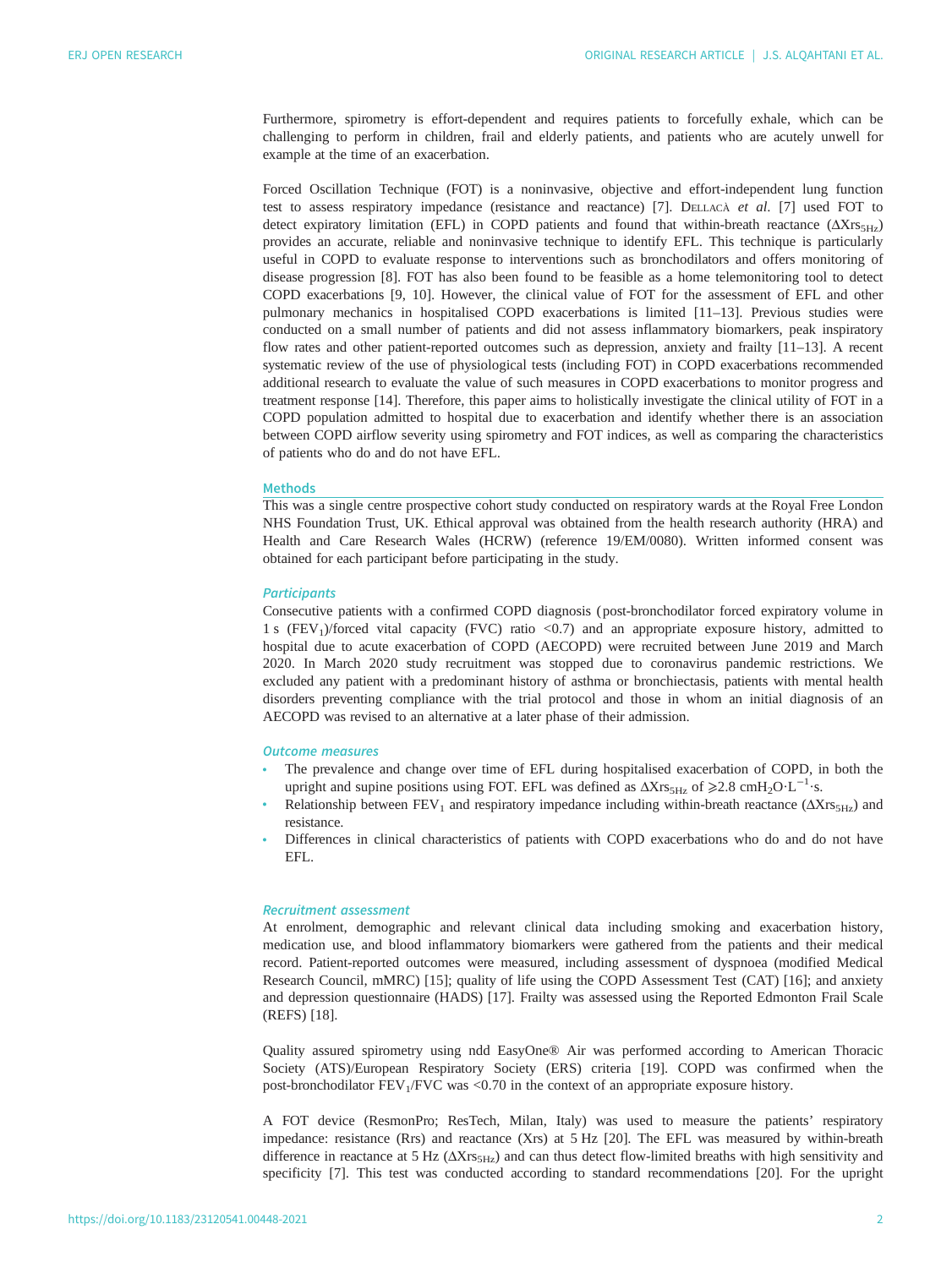measurement, patients were instructed to be in a sitting position with the head in a neutral or slightly extended position to perform the test. The patients' cheeks and base of the mouth were firmly supported using both hands to prevent mouth leaks. A nose clip was placed to eliminate leak. Each patient was instructed to breathe in and out normally for 10–20 breaths into the ResmonPro. FOT measurements were also taken in the supine position to compare them with the upright position.

Patients were asked about their preference for spirometry or FOT.

Peak inspiratory flow rate (PIFR) was measured using the InCheckTM DIAL (Clement Clarke International Ltd, Harlow, UK and Alliance Tech Medical, Granbury, TX, USA). This tool is well validated and can measure inspiratory flow rates between 15 and 120 L·min−<sup>1</sup> [\[21](#page-10-0), [22](#page-10-0)].

All the above measurements were conducted at the recruitment assessment during admission (within the first 48 h) and within 2 days before discharge from hospital. All assessments were conducted during the morning to have consistent timepoints for all patients.

#### **Analysis**

Data were inspected using histograms to look for outliers and tested for normality using a Kolmogorov– Smirnov test. If normally distributed (parametric), data were expressed as mean±sp and if not normally distributed, were expressed as median (inter-quartile range, IQR) (non-parametric) as appropriate. Categorical variables were compared using the Chi-squared test or the Fisher exact test. For other comparisons, Wilcoxon signed-rank was used for non-parametric paired data and t-test ( paired test) was used for parametric data. Relationships between variables were analysed using Spearman rank correlation coefficient test for non-parametric variables, and for normally distributed variables we used the Pearson correlation. For the purposes of comparison, we divided patients into two groups according to their within-breath reactance  $(\Delta X_{TS<sub>THz</sub>})$  value (a marker of EFL) in the upright position. EFL was defined as  $\Delta X$ rs<sub>5Hz</sub> of  $\geqslant$ 2.8 cmH<sub>2</sub>O·L<sup>-1</sup>·s [[7](#page-9-0)]. We analysed our data using the software Statistical Package for the Social Sciences (SPSS), version 26 (IBM, Armonk, NY, USA). Data from this cohort examining factors predicting readmission to hospital have been previously published [\[23](#page-10-0)].

#### **Results**

A total of 82 patients were recruited to the study and included in the main analysis (figure 1). The patients had a mean±sp age of  $71\pm10.4$  years. Most were ex-smokers (58 (71%)) with a median pack-year of

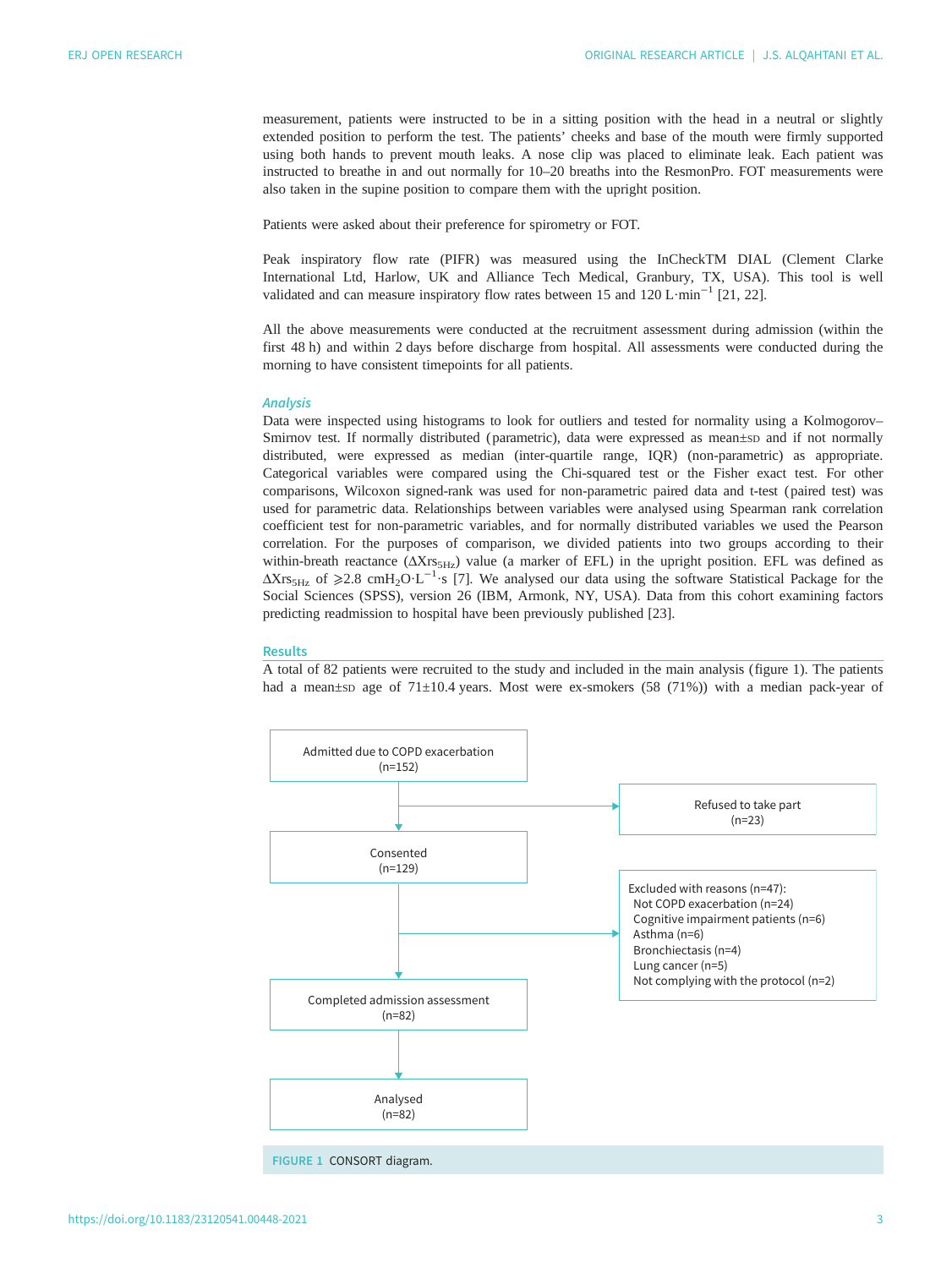<span id="page-3-0"></span>42 (29–56). The admission characteristics of the patients are reported in table 1. The time from admission to initial assessment ranged between 24 and 48 h. All patients preferred FOT over spirometry.

# Prevalence of EFL at hospitalised COPD exacerbation

The prevalence of EFL in the upright position was 39% (32 out of 82), and this increased to 50% (41 out of 82) when the measurement was taken supine. Median  $\Delta X$ rs<sub>5Hz</sub> in the upright position was 2.1 (0.4–5.1) cmH<sub>2</sub>O·L<sup>-1</sup>·s with a percentage of flow limitation breaths (FL%) of 20%; this increased to 3 (0.9–7) cmH<sub>2</sub>O⋅L<sup>-1</sup>⋅s in the supine position with FL% of 50%. Rrs<sub>5Hz</sub> in the upright position was 4.7 (3.2–6.2) cmH<sub>2</sub>O⋅L<sup>-1</sup>⋅s, and this increased to 5.3 (3.7–7.2) cmH<sub>2</sub>O⋅L<sup>-1</sup>⋅s in the supine position. At discharge, EFL had resolved in six out of the 39 (15.4%) subjects with flow-limited breaths in the upright position on admission, while EFL had resolved in nine out of 41 patients with flow-limited breaths in the supine position on admission.

The measurements of FOT are presented in [table 2](#page-4-0). There were no significant changes in  $\Delta Xrs$ <sub>SHz</sub> in upright and supine positions from admission to discharge (2.1 (0.4–5.1) versus 2.7 (0.82–5.2) cmH<sub>2</sub>O⋅L<sup>-1</sup>⋅s, p = 0.51) and (3 (0.9–7) versus 3.4 (1.3–7.3) cmH<sub>2</sub>O⋅L<sup>-1</sup>⋅s p = 0.53), respectively.

#### Relationship between COPD airflow severity and FOT indices

We explored the relation between  $FEV_1$  and  $\Delta Xr_{S5Hz}$  in upright and supine positions and found weak but statistically significant negative correlations ( $r = -0.25$ ,  $p = 0.03$ ;  $r = -0.30$ ,  $p = 0.01$ , respectively). [Figure 2](#page-4-0) illustrates that those with more severe airflow limitation (lower  $FEV<sub>1</sub>$ ) have greater  $EF<sub>L</sub>$ . We also investigated the relationship between  $FEV_1$  and  $Rrs_{5Hz}$  in the upright and supine positions, and again there

| TABLE 1 Characteristics of the index admission between those with expiratory flow limitation and those without, in the upright position |                     |                          |                      |         |  |  |  |  |  |  |  |
|-----------------------------------------------------------------------------------------------------------------------------------------|---------------------|--------------------------|----------------------|---------|--|--|--|--|--|--|--|
| Characteristics                                                                                                                         | All patients        | <b>Patients with EFL</b> | Patients with no EFL | p-value |  |  |  |  |  |  |  |
| Subjects n                                                                                                                              | 82                  | 32                       | 50                   |         |  |  |  |  |  |  |  |
| Male                                                                                                                                    | 40 (49)             | 13(41)                   | 27(54)               | 0.31    |  |  |  |  |  |  |  |
| Female                                                                                                                                  | 42 (51)             | 19 (59)                  | 23 (46)              |         |  |  |  |  |  |  |  |
| Age years                                                                                                                               | 71±10.4             | $70.2 \pm 10.2$          | $72 + 10.6$          | 0.49    |  |  |  |  |  |  |  |
| BMI $\text{kg}\cdot\text{m}^{-2}$                                                                                                       | 24 (20-29)          | $27(21-36)$              | $23(19 - 26)$        | 0.03    |  |  |  |  |  |  |  |
| <b>Current smoker</b>                                                                                                                   | 24 (29)             | 10(31)                   | 14 (28)              | 0.68    |  |  |  |  |  |  |  |
| Ex-smoker                                                                                                                               | 58 (71)             | 22(69)                   | 36 (72)              |         |  |  |  |  |  |  |  |
| Smoking history (pack-years)                                                                                                            | 42 (29-56)          | 38 (27.5-53)             | $42.5(29-61)$        | 0.84    |  |  |  |  |  |  |  |
| Number of exacerbations (within past 12 months)                                                                                         | $2(1-4)$            | $3(1-4)$                 | $2(1-4)$             | 0.92    |  |  |  |  |  |  |  |
| Number of hospitalised exacerbations (<12 months)                                                                                       | $2(1-3)$            | $1(1-3)$                 | $2(1-3)$             | 0.61    |  |  |  |  |  |  |  |
| Pulmonary rehabilitation (<12 months)                                                                                                   | 28 (34)             | 16 (50)                  | 12 (24)              | 0.02    |  |  |  |  |  |  |  |
| <b>Charlson Comorbidity Index</b>                                                                                                       | $4.3 + 1.6$         | $4.1 \pm 1.3$            | $4.4 \pm 1.7$        | 0.23    |  |  |  |  |  |  |  |
| FEV <sub>1</sub> L                                                                                                                      | $0.86 \pm 0.34$     | $0.74 \pm 0.30$          | $0.94 \pm 0.36$      | 0.01    |  |  |  |  |  |  |  |
| FEV <sub>1</sub> %                                                                                                                      | $34.3 \pm 12.4$     | $32 + 12$                | $36 + 13$            | 0.25    |  |  |  |  |  |  |  |
| FVC L                                                                                                                                   | $2.2 + 2.3$         | $1.7 \pm 0.55$           | 2.1 0.63             | 0.009   |  |  |  |  |  |  |  |
| <b>FVC %</b>                                                                                                                            | $61 + 16.7$         | $59 + 16.1$              | $63 + 17.5$          | 0.45    |  |  |  |  |  |  |  |
| $FEV1/FVC$ %                                                                                                                            | $43.5 \pm 11$       | $42 + 11$                | $44 + 11$            | 0.52    |  |  |  |  |  |  |  |
| IC L                                                                                                                                    | $1.3(1-1.8)$        | $1.2(1-1.8)$             | $1.4(1-1.8)$         | 0.84    |  |  |  |  |  |  |  |
| PIFR L/m                                                                                                                                | $60(50 - 85)$       | $60(50 - 88)$            | $62(50-85)$          | 0.72    |  |  |  |  |  |  |  |
| Length of stay in days                                                                                                                  | $7(4-10.3)$         | $7.5(4.2 - 11.5)$        | $8(5-10.7)$          | 0.93    |  |  |  |  |  |  |  |
| <b>CAT score</b>                                                                                                                        | $31(27.7-34)$       | $31(27-34)$              | 32 (28.5-34)         | 0.52    |  |  |  |  |  |  |  |
| <b>mMRC</b>                                                                                                                             | $4(3.7-4)$          | $4(4-4)$                 | $4(3-4)$             | 0.54    |  |  |  |  |  |  |  |
| <b>REFS</b>                                                                                                                             | $10(9-12.2)$        | $10(10-12)$              | $10.5(9-12)$         | 0.54    |  |  |  |  |  |  |  |
| Depression                                                                                                                              | $11(7-14)$          | $8(5.2 - 12.7)$          | $11.5(7.2-14)$       | 0.08    |  |  |  |  |  |  |  |
| Anxiety                                                                                                                                 | $9(6.7-11)$         | $9(6.2 - 12)$            | $9(6.2 - 11)$        | 0.82    |  |  |  |  |  |  |  |
| WBCs $(10^9/L)$                                                                                                                         | $10.6(7.9-14.5)$    | $10.5(8-15)$             | $11(7.8-14)$         | 0.70    |  |  |  |  |  |  |  |
| Eosinophils $(10^9/L)$                                                                                                                  | $0.07(0.02 - 0.24)$ | $0.06(0.02 - 0.17)$      | $0.1(0.01 - 0.40)$   | 0.43    |  |  |  |  |  |  |  |
| Neutrophils $(10^9/L)$                                                                                                                  | $8(5.1 - 11.6)$     | $8(5-12)$                | $8(6-11)$            | 0.75    |  |  |  |  |  |  |  |
| CRP $mg·L^{-1}$                                                                                                                         | $20(6-62)$          | $15(6 - 70)$             | $21(5-70)$           | 0.61    |  |  |  |  |  |  |  |
| eGFR $ml·min^{-1}$                                                                                                                      | 85 (65-90)          | 70.5 (60-90)             | $90(68 - 90)$        | 0.06    |  |  |  |  |  |  |  |

Data are presented as n (%), mean±so or median (IQR). BMI: body mass index; FEV<sub>1</sub>: forced expiratory volume in 1 s; FVC: forced vital capacity; FEV<sub>1</sub>/FVC: calculated ratio between both measurements; IC: inspiratory capacity; PIFR: peak inspiratory flow rate; CAT: COPD Assessment Test; mMRC: modified Medical Research Council dyspnoea scale; REFS: Reported Edmonton Frail Scale; WBCs: white blood cells; CRP: C-reactive protein; eGFR: estimated glomerular filtration rate. Data in bold: p<0.05.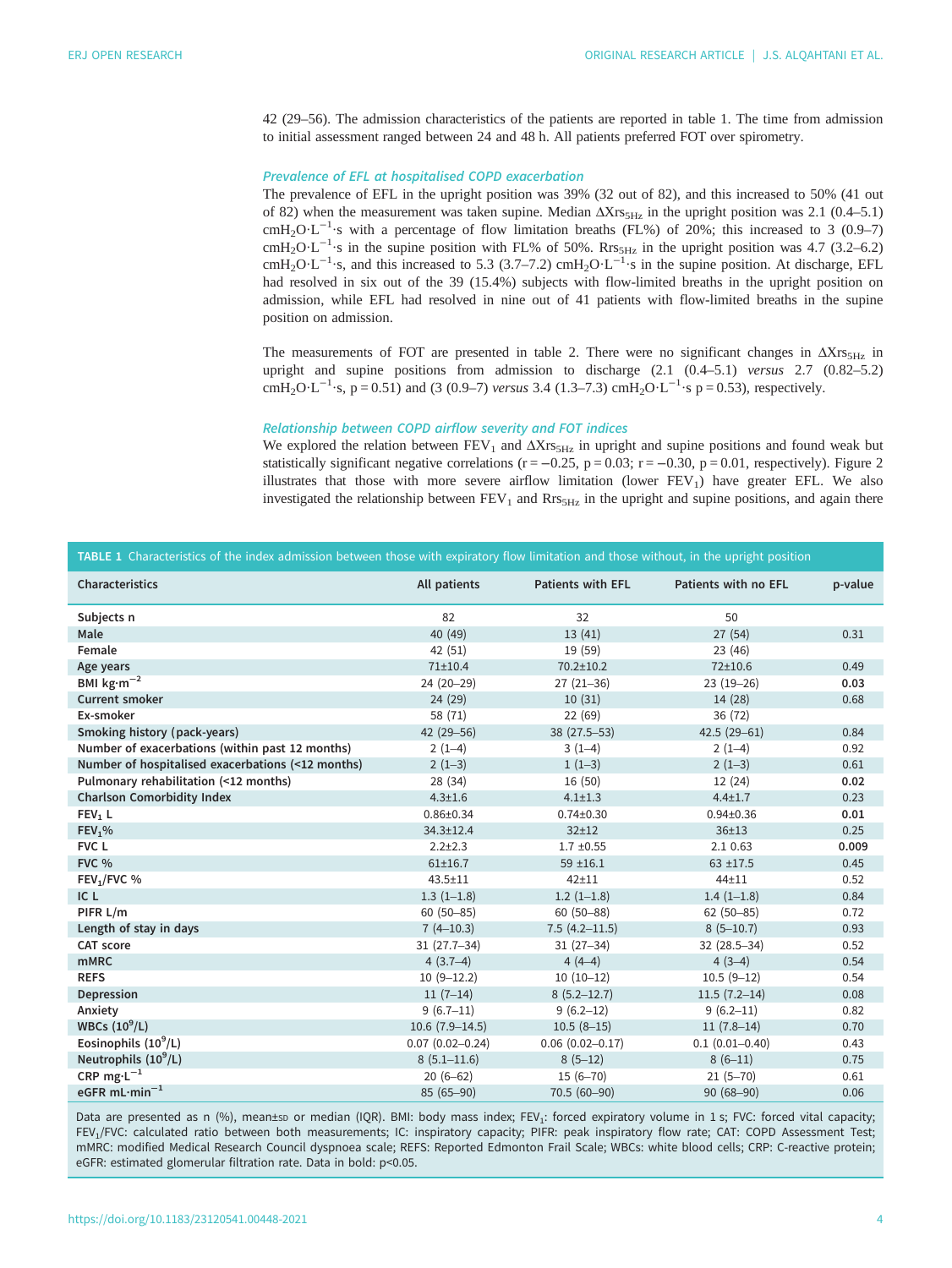| <b>DESITED IN A STRAIGHT IN A STRAIGHT IN A STRAIGHT IN A STRAIGHT IN A STRAIGHT IN A STRAIGHT IN A STRAIGHT IN A</b> |                                |                     |                           |       |                                   |                                    |                          |         |                      |  |  |
|-----------------------------------------------------------------------------------------------------------------------|--------------------------------|---------------------|---------------------------|-------|-----------------------------------|------------------------------------|--------------------------|---------|----------------------|--|--|
| <b>Outcomes</b>                                                                                                       | Patients with EFL <sup>#</sup> |                     |                           |       | Patients with no EFL <sup>"</sup> |                                    |                          |         | p-value <sup>+</sup> |  |  |
|                                                                                                                       | Admission                      | <b>Discharge</b>    | Median difference p-value |       | Admission                         | <b>Discharge</b>                   | Median<br>difference     | p-value |                      |  |  |
| $\Delta X$ rs <sub>5Hz</sub> at upright<br>position cmH <sub>2</sub> O·L <sup>-1</sup> ·s                             | $6.1(4.4 - 8.1)$               | $5.1(3.9-6.5)$      | $-0.35$ ( $-2.4-0.96$ )   | 0.10  | $0.9(0.07 - 1.75)$                | $1(0.23 - 2.7)$                    | $0.27 (-0.3 - 1.7)$      | 0.02    | 0.009                |  |  |
| FL% at upright position                                                                                               | $100(85-100)$                  | $91(63 - 100)$      | $0 (-22 - 0.9)$           | 0.07  | $0(0-20)$                         | $10(0-53)$                         | $0 (-20 - 51)$           | 0.04    | 0.02                 |  |  |
| $\Delta X$ rs <sub>5Hz</sub> at supine<br>position cmH <sub>2</sub> O·L <sup>-1</sup> ·s                              | $8.2(4.3-11.3)$                | $7.4(4.2-10.3)$     | $0.1 (-2.1 - 1.7)$        | 0.72  | $2.1(0.7-3)$                      | $2(0.5-4.2)$                       | $0.3$ $(-1.1-1.5)$       | 0.58    | 0.29                 |  |  |
| FL% at supine position                                                                                                | $100(78-100)$                  | $91(66 - 100)$      | $0(0-1.8)$                | 0.86  | $27(0-60)$                        | $27(0-80)$                         | $0 (-21-18)$             | 0.98    | 0.71                 |  |  |
| $RrsSHZ$ at upright<br>position cmH <sub>2</sub> O·L <sup>-1</sup> ·s                                                 | $6.1(4.8-8.1)$                 | $6.2$ (5.1–8.3)     | $0.05 (-1.1 - 0.6)$       | 0.53  | $3.9(2.5-5.3)$                    | $4.1(3.2 - 5.4)$                   | $0.4 (-0.4 - 1.3)$       | 0.08    | 0.13                 |  |  |
| Rrs <sub>5Hz</sub> at supine<br>position cmH <sub>2</sub> O·L <sup>-1</sup> ·s                                        | $6.5(5.2 - 8.1)$               | $7.3(5.5-8.8)$      | $-0.1(-0.9-1.7)$          | 0.56  | $4.8(3.2 - 6.5)$                  | $5.1(3.8-6.2)$                     | $-0.2$ ( $-0.9-11.3$ )   | 0.61    | 0.96                 |  |  |
| PIFR (L/m)                                                                                                            | $60(50 - 88)$                  | 75 (50-100)         | $10 (-1.5 - 14.5)$        | 0.002 | $60(50 - 85)$                     | 75 (55-100)                        | $10 (-2.5 - 20)$         | 0.001   | 0.56                 |  |  |
| IC <sub>L</sub>                                                                                                       | $1.2(0.9-1.7)$                 | $1.3(1-1.7)$        | $0.04 (-0.14 - 0.19)$     | 0.55  | $1.2(0.9-1.7)$                    | $1.4(1-1.7)$                       | $0.08 (-0.05 - 0.28)$    | 0.02    | 0.23                 |  |  |
| <b>mMRC</b>                                                                                                           | $4(4-4)$                       | $3(2-3)$            | $-1$ (-1-0)               | 0.001 | $4(3-4)$                          | $2(2-3)$                           | $-1$ ( $-1-0$ )          | 0.001   | 0.26                 |  |  |
| CAT score                                                                                                             | $31(27-34)$                    | $17.5(14.2 - 22.7)$ | $-10.5$ ( $-15 -6$ )      | 0.001 | $32(28.5 - 34)$                   | $21(17-25)$                        | $-10$ ( $-13$ - $-5$ )   | 0.001   | 0.27                 |  |  |
| WBCs $(10^9/L)$                                                                                                       | $10.5(8-15)$                   | $8.5(7-12)$         | $-1.7$ ( $-5.7-0.6$ )     | 0.01  | $11(7.8-14)$                      | $10(8-12)$                         | $-1.1$ $(-3.8-0.9)$      | 0.005   | 0.48                 |  |  |
| Eosinophils $(10^9/L)$                                                                                                | $0.06(0.02 - 0.17)$            | $0.13(0.05 - 0.25)$ | $0.04 (-0.01 - 0.1)$      | 0.05  |                                   | $0.1$ (0.01-0.40) 0.13 (0.03-0.21) | $0.01 (-0.11 - 0.14)$    | 0.91    | 0.39                 |  |  |
| Neutrophils $(10^9/L)$                                                                                                | $8(5-12)$                      | $5.5(5-8)$          | $-0.7$ ( $-5.1-0.42$ )    | 0.009 | $8(6-11)$                         | $7(5-8)$                           | $-1.5$ ( $-4.6 - 0.91$ ) | 0.002   | 0.76                 |  |  |
| CRP mg $\cdot L^{-1}$                                                                                                 | $15(6 - 70)$                   | $7(4-47)$           | $-5(-47-1)$               | 0.01  | $21(5-70)$                        | $11(4-28)$                         | $-8$ ( $-52-1.5$ )       | 0.003   | 0.89                 |  |  |
| eGFR $mL·min^{-1}$                                                                                                    | 70.5 (60-90)                   | 84 (63-90)          | $0 (-1.5 - 19)$           | 0.03  | $90(68 - 90)$                     | 90 (78-90)                         | $0(0-1)$                 | 0.25    | 0.23                 |  |  |

<span id="page-4-0"></span>TABLE 2 Changes from admission to discharge between those who do and do not have expiratory flow limitation (EFL)

Data are presented as median (IQR). ΔXrs<sub>5Hz</sub>: within-breath reactance at 5 Hz; FL%: flow limitation percentage; Rrs<sub>5Hz</sub>: resistance at 5 Hz; PIFR: peak inspiratory flow rate; IC: inspiratory capacity; mMRC: modified Medical Research Council dyspnoea scale; CAT: COPD Assessment Test; WBCs: white blood cells; CRP: C-reactive protein; eGFR: estimated glomerular filtration rate.<sup>#</sup>: n = 32; <sup>4</sup>: n = 50; <sup>+</sup>: median difference between groups.

> were statistically significant negative correlations ( $r = -0.35$ ,  $p = 0.003$ ;  $-0.31$ ,  $p = 0.01$ , respectively) [\(figure 3](#page-5-0).).

#### Relationship between baseline characteristics and FOT indices

There were significant negative correlations between FVC and  $\Delta X \rm rs_{5Hz}$  in the upright and supine positions  $(r = -0.33, p = 0.005; r = -0.36, p = 0.002,$  respectively) ([figure 4](#page-5-0)). Further, there were statistically significant positive correlations between body mass index (BMI) and  $\Delta Xr s_{5Hz}$  in the upright and supine positions ( $r = 0.27$ ,  $p = 0.01$ ;  $r = 0.30$ ,  $p = 0.008$ , respectively) in which those with higher BMI have greater



FIGURE 2 Correlation between forced expiratory volume in 1 s (FEV<sub>1</sub>) and expiratory flow limitation (EFL) at admission assessment ( $r = -0.25$ ,  $p = 0.03$ ). Xrs<sub>5Hz</sub>: reactance of the respiratory system measured at 5 Hz.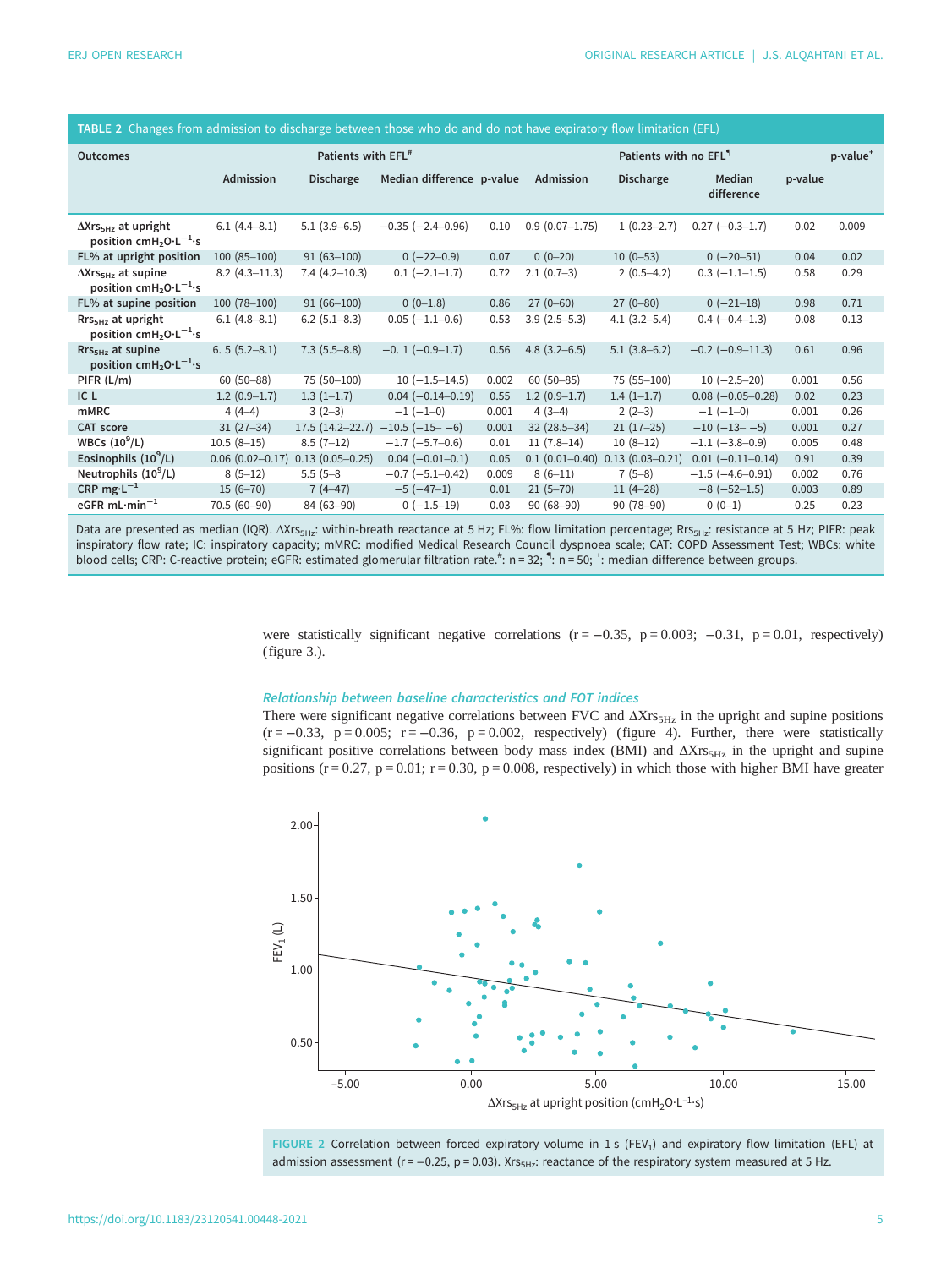<span id="page-5-0"></span>

FIGURE 3 Correlation between forced expiratory volume in 1 s (FEV<sub>1</sub>) and resistance of the respiratory system measured at 5 Hz (Rrs<sub>5Hz</sub>) at admission assessment ( $r = -0.35$ , p = 0.003).

EFL (figure 4). There were no significant correlations between FOT indices and other clinical variables including age, smoking history, prior exacerbation and hospitalisation history, length of stay, comorbidity index, blood biomarkers and self-reported patient outcomes.

#### Clinical characteristics between those who do and do not have EFL

There were no significant differences between those with and without EFL in sex, age, smoking history, comorbidity index and previous exacerbation and hospitalisation rates. However, subjects who have EFL at admission had higher BMI (27 (21–36) versus 23 (19–26) kg·m<sup>-2</sup>, p = 0.03). There were significant differences between the two groups in  $FEV_1$  (0.74±0.30 versus 0.94±0.36 L; p = 0.01) and FVC (1.7±0.55 versus 2.1±0.63 L;  $p = 0.009$ ), respectively; those with EFL had lower  $FEV<sub>1</sub>$  and FVC compared to those without. The results, as shown in [table 1](#page-3-0), indicate no statistically significant differences between groups in self-reported patient outcomes (breathlessness scale, CAT, HAD and frailty score), length of stay and blood biomarkers.

Comparing the two groups, it can be seen from [table 2](#page-4-0) that  $\Delta X$ rs<sub>5Hz</sub> in the upright and supine positions of the group with EFL was significantly higher than those with no EFL (6.1 (4.4–8.1) versus 0.9 (0.07–1.75),



FIGURE 4 Correlation between forced vital capacity (FVC), body mass index (BMI) and expiratory flow limitation (EFL) at admission assessment. a) Negative correlation between FVC and EFL (r = −0.33, p = 0.005). b) Positive association between BMI and EFL ( $r = 0.27$ ,  $p = 0.01$ ). X $r_{S5Hz}$ : reactance of the respiratory system measured at 5 Hz.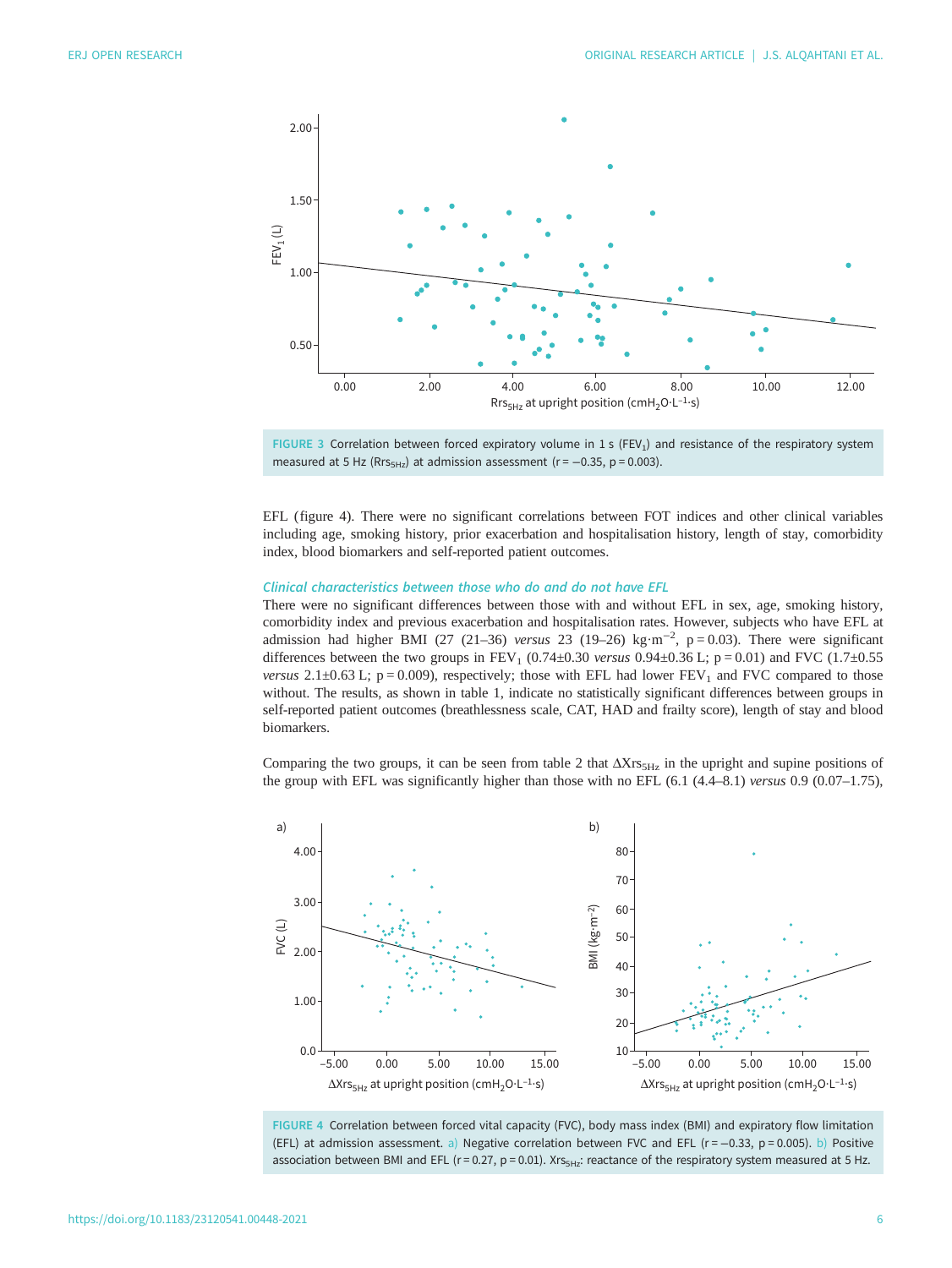8.2 (4.3–11.3) versus 2.1 (0.7–3) (cmH<sub>2</sub>O·L<sup>-1</sup>·s), p≤0.001), respectively. This was associated with significant differences in FL% in the upright and supine positions between groups: 100 (85–100) versus 0 (0–20); 100 (76–100) versus 29 (0–61) %, p $\leq 0.001$ , respectively. When we compared Rrs<sub>5Hz</sub> in the upright and supine positions between groups, statistically significant differences were found, in which the EFL group have a greater resistance than those with no EFL:  $6.1$   $(4.8-8.1)$  versus  $3.9$   $(2.5-5.3)$ ,  $6.4$   $(5.1-$ 8.1) versus 4.8 (3.4–6.6) (cmH<sub>2</sub>O⋅L<sup>-1</sup>⋅s), p≤0.001), respectively.

# Recovery during hospitalisation in flow-limited patients

[Table 2](#page-4-0) shows the differences within and between groups between the initial and pre-discharge assessments. There were no significant differences between the groups in FOT indices except for  $\Delta X_{TS,Hz}$ and FL% in the upright position (-35 (-2.4–0.96) versus 0.27 (-0.3–1.7) cmH<sub>2</sub>O·L<sup>-1</sup>·s, p = 0.009; 0 (−22–0.9) versus 0 (−20–51) %, p = 0.02), respectively. Within the EFL group, there were no statistically significant differences found in FOT indices, while there were significant differences in  $\Delta X$ rs<sub>5Hz</sub> and FL% in the upright position within patients in the group with no EFL.

There were statistically significant increases in PIFR between admission and discharge in the groups both with and without EFL (60 (50–88) versus 75 (50–100) L/m, p = 0.002; 60 (50–85) versus 75 (55–100) L/ m,  $p = 0.001$ ), respectively, while no difference was found between groups. Although there was an improvement trend in inspiratory capacity within the EFL group, no significant change was found, whereas in patients with no EFL there was a significant change  $(1.2 \ (0.9-1.7)$  versus 1.4  $(1-1.7)$  L,  $p = 0.02$ ). Generally, there were statistically significant differences in mMRC and CAT scores within both groups  $(p = 0.001)$ , but these changes were not significant between groups. [Table 2](#page-4-0) shows that there has been a significant improvement in most blood biomarkers within both groups from admission to discharge, with no statistically significant differences between the groups. When we assessed correlations in the EFL group, there were statistically positive correlations between difference of EFL in upright and supine positions and difference in mMRC ( $r = 0.41$ ,  $p = 0.03$ ;  $r = 0.47$ ,  $p = 0.01$ ), respectively (figures 5 and [6\)](#page-7-0).

#### **Discussion**

In patients hospitalised due to COPD exacerbation: 1) all patients were able to easily perform FOT during hospitalisation in both upright and supine positions and preferred FOT to spirometry; 2) EFL measured by ΔXrs5Hz was prevalent in both upright and supine positions, 39% and 50% respectively; 3) EFL and resistance negatively correlated with  $FEV<sub>1</sub>$ , a marker of airflow limitation; 4) those with EFL had lower FEV<sub>1</sub> and FVC, and higher resistance and BMI compared to those without EFL; and 5) during recovery



FIGURE 5 Correlation between change in modified Medical Research Council (mMRC) and change in expiratory flow limitation (EFL) in the upright position ( $r = 0.41$ ,  $p = 0.03$ ). Xrs<sub>5Hz</sub>: reactance of the respiratory system measured at 5 Hz.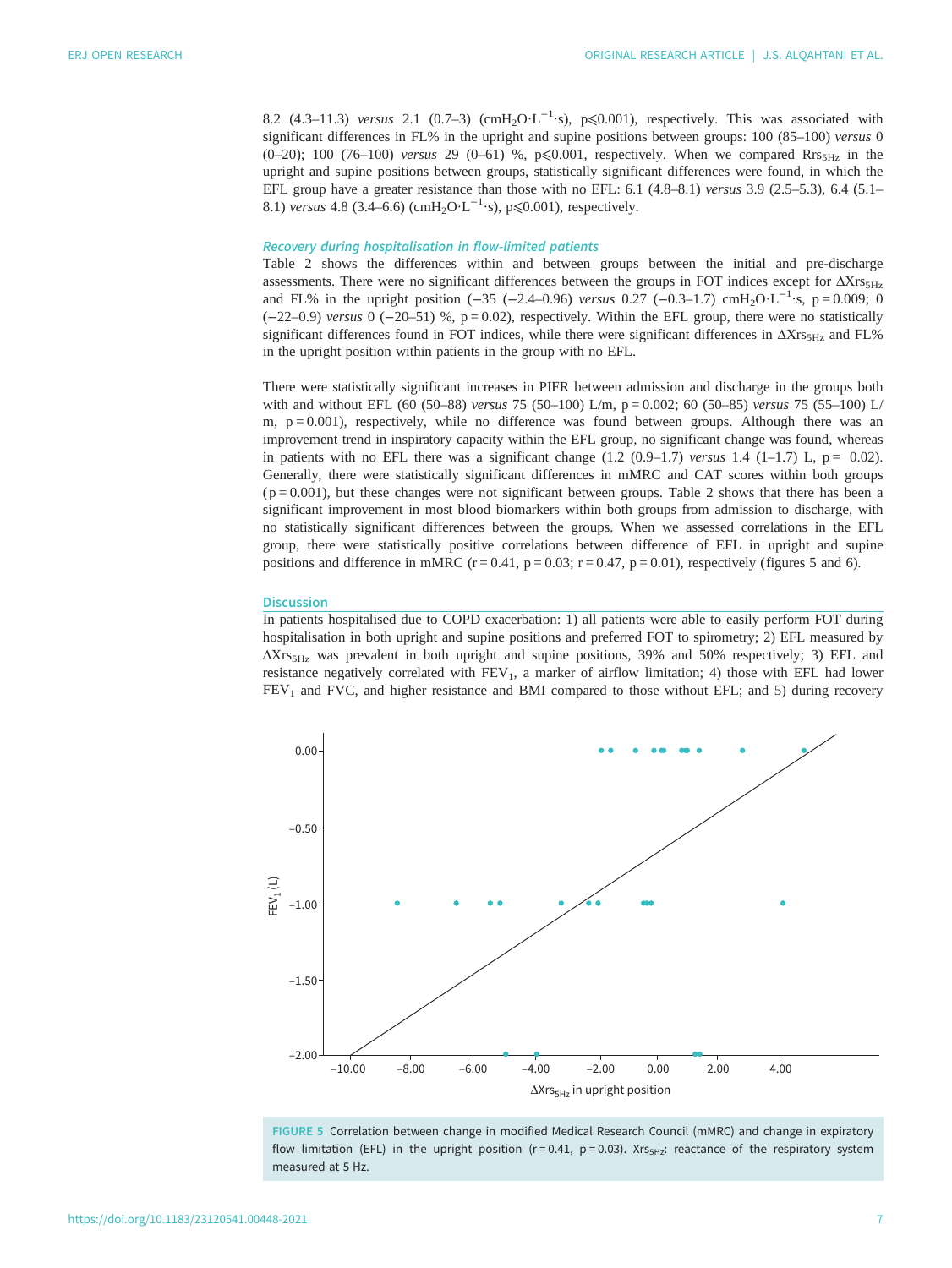<span id="page-7-0"></span>

FIGURE 6 Correlation between change in modified Medical Research Council (mMRC) and change in expiratory flow limitation (EFL) in the supine position ( $r = 0.47$ ,  $p = 0.01$ ). Xrs<sub>5Hz</sub>: reactance of the respiratory system measured at 5 Hz.

from acute exacerbations, changes in EFL were observed in association with improvement in breathlessness. Our results support the feasibility and utility of FOT as a routine part of patient assessment and monitoring at hospitalised exacerbation of COPD.

This study has demonstrated that it is feasible to use FOT to measure EFL during AECOPD. In a real-world clinical setting, it has been reported that around 15% of patients failed to perform high-quality spirometry at baseline that met the ATS/ERS standards [[24\]](#page-10-0). We would expect a higher failure percentage at exacerbation. Our patients' experience of performing both spirometry and FOT, preferring the latter, suggest FOT may be a useful tool in the context of exacerbations where it may be difficult to undertake reliable spirometry due to breathlessness.

We found a higher prevalence of EFL during hospitalised COPD exacerbations in the supine position of 50% (41 out of 82) compared to the upright position of 39% (32 out of 82). This might be expected as the relaxation volume and end expiratory lung volume are reduced due to gravitational forces associated with recumbency [[25\]](#page-10-0). Previous work in this area found a lower prevalence of EFL in a seated position in which 31% (9 out of 29) of patients hospitalised due to exacerbation had EFL [\[11](#page-9-0)]. However, this study was carried out on a small number of patients and did not present lung volume and inflammatory biomarkers measures. Our reported prevalence of EFL in the seated position is consistent with that of STEVENSON et al. [[13\]](#page-10-0) who found that 41% (9 out of 22) of COPD patients showed EFL at admission. However, this was measured using negative expiratory pressure (NEP) and conducted on only 22 patients. In our cohort there were general improvements in those with EFL at discharge, but complete resolution, defined as  $\Delta X$ rs<sub>5Hz</sub> of <2.8 (cmH<sub>2</sub>O·L<sup>-1</sup>·s), was only observed in 15% (6 out of 29) in the upright position and 22% (9 out of 42) in the supine position. This finding contrasts with JETMALANI et al. [\[11](#page-9-0)] and STEVENSON et al. [\[13](#page-10-0)] in which 44% of the patients in each study had complete resolution from EFL at discharge. This could be attributed to different factors including severity of COPD, demographic data and use of NEP. Such findings indicate that when COPD patients recover from exacerbations, improvement in EFL occurs but complete resolution from EFL is not universal at the point of discharge. Recently, EFL at discharge was found to be associated with 90-day readmission following COPD exacerbation (OR 3.02, 95% CI 1.17–7.83) [\[23](#page-10-0)]. This highlights the value of using EFL as a physiological biomarker to predict COPD readmission and lessen its burden [[26, 27\]](#page-10-0).

We have provided detailed data demonstrating that those with severe airflow limitation (lower  $FEV<sub>1</sub>$ ) have greater EFL and resistance at hospital admission for exacerbation of COPD, in keeping with expected physiological changes during an acute exacerbation such as suboptimal peak expiratory flow rates and lung hyperinflation [[28, 29\]](#page-10-0). EFL results from the effects of permanent parenchymal destruction caused by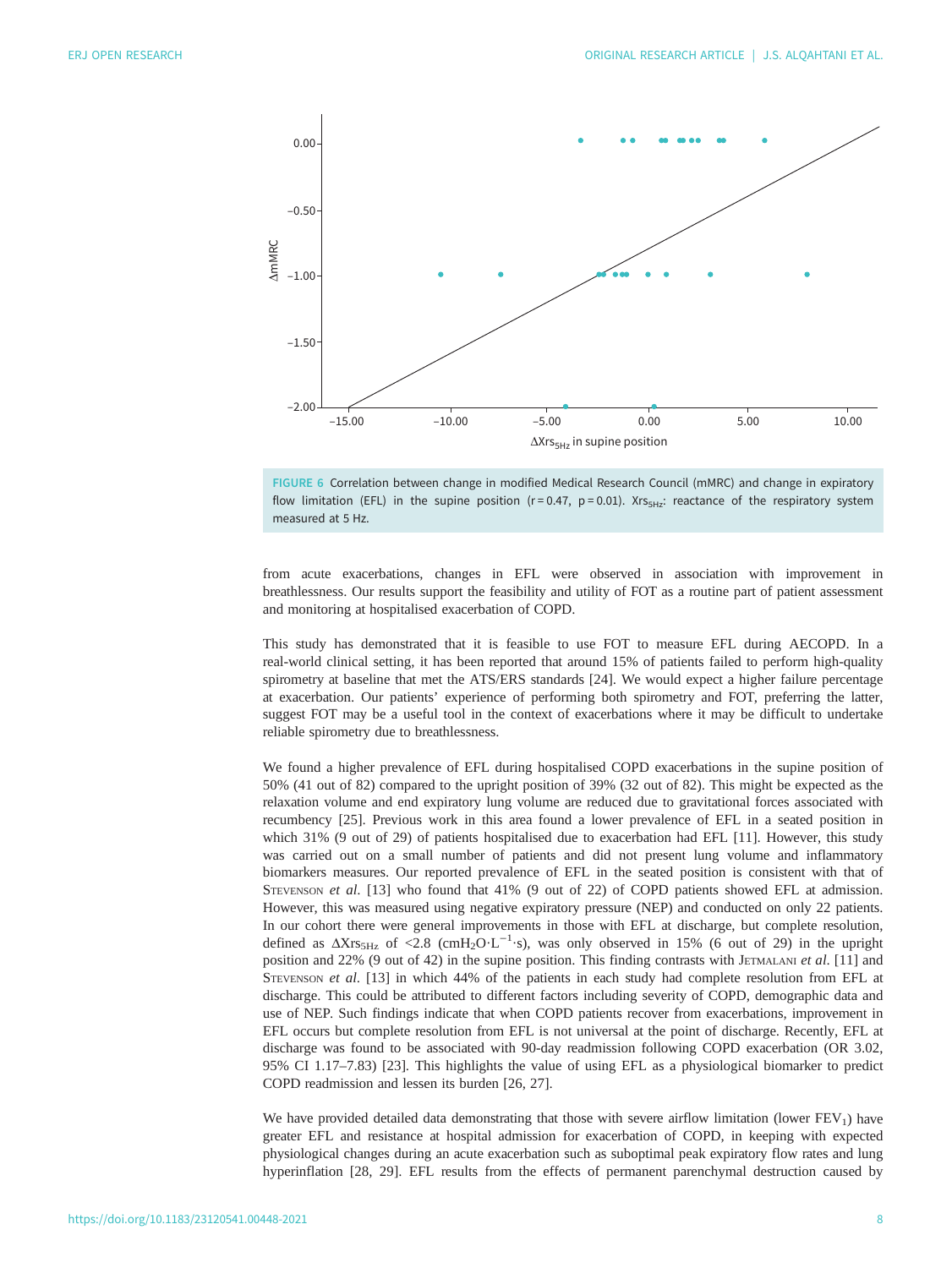emphysema and airway dysfunction in COPD.  $FEV<sub>1</sub>$  airflow severity reflects a reduction in driving pressure for expiratory flow caused by constricted airways that ultimately lead to an increase in resistance. As a result, EFL is increasing [[30, 31](#page-10-0)]. It has been found that EFL can predict patient-reported symptoms better than FEV<sub>1</sub> [[32, 33](#page-10-0)]. In stable COPD, EFL was associated with more severe airflow limitation and hyperinflation with reduced functional performance [[34, 35\]](#page-10-0). Indeed, the observed increase in  $\Delta X_{TSS_{\rm HZ}}$  and Rrs<sub>5Hz</sub> at exacerbation can be attributed to several physiological changes that have poor correlation with spirometry. Further, respiratory reactance measured by FOT correlates with  $FEV<sub>1</sub>$  and can predict the rate of change in  $FEV<sub>1</sub>$  over time [[36\]](#page-10-0). Given the ease with which EFL can be measured by FOT in patients hospitalised due to COPD exacerbation, measuring EFL is both more convenient and clinically relevant than spirometry to track disease recovery.

Concerning the relationship between baseline characteristics and FOT indices, we found significant negative correlations between FVC and EFL (ΔXrs<sub>5Hz</sub>) in the upright and supine positions. This could be explained by the presence of EFL and due to hyperinflation changing operating lung volumes and increasing functional residual capacity, which decreases lung operating volumes [\[12](#page-9-0)]. Those with higher BMI had higher EFL, and this was expected because those patients usually breathe at low lung volume, with the closing capacity increases above expiratory residual volume, therefore resulting in EFL [\[37](#page-10-0), [38\]](#page-10-0). There were no significant correlations between FOT indices and age, smoking history, exacerbation and hospitalisation history, length of stay, comorbidity index, inflammatory biomarkers and self-reported patient outcomes. A possible explanation for this might be that FOT measurements reflect the current respiratory compliance and inertial properties of the respiratory system, rather than disease severity.

When we compared the EFL group to those with no EFL, there were no statistically significant differences between groups in sex, age, smoking history, comorbidity index and previous exacerbation and hospitalisation rates and length of stay. This result agrees with a previous study conducted with hospitalised COPD exacerbation patients [[11\]](#page-9-0). Nevertheless, YAMAGAMI et al. [[39\]](#page-10-0) showed significant differences in respiratory impedance between those with frequent exacerbations and those with no exacerbation in the last 2 years. However, this study was limited by its retrospective design. There were significant differences between the two groups in  $FEV<sub>1</sub>$  and  $FVC$  ( $p = 0.01$  and  $p = 0.009$ , respectively), in which those with EFL have lower  $FEV<sub>1</sub>$  and FVC compared to those without EFL. This outcome is contrary to that of JETMALANI et al. [[11\]](#page-9-0) who found similar spirometry values between those with EFL and those with no limitation; this could be due to their small sample size. Our findings show that there were significant differences between both groups in all FOT indices  $(\Delta X \r{rs}_{5Hz}, FL\%, R \r{rs}_{5Hz})$ , whereby the EFL group had greater values compared to those with no EFL. We present, for the first time, the relationship between COPD patients with and without EFL and inflammatory biomarkers. Our results show no association in FOT indices and blood biomarkers between the groups. The reason for this is not clear but it might be because FOT measurements reflect the current degree of airflow limitation and air trapping not exacerbation severity, and more studies are needed to explore this.

The most important clinically relevant finding was that the improvement in EFL index values from admission to discharge was associated with an improvement in mMRC in COPD patients. Indeed, the impairment in lung mechanics gradually resolves as exacerbations are treated but was not completely resolved at the time of discharge [[13](#page-10-0)]. Such findings have important clinical and research implications. Detecting EFL at COPD exacerbation could be used to identify those with more severe physiological disturbance and to assess their response to treatment during recovery. This could have clinical value for patient monitoring and personalised treatment, by providing an effort-independent, objective test to measure lung function parameters during a COPD exacerbation requiring hospital admission. This would help prevent further COPD exacerbations, identified as one of the 10 top research priorities in a shared patient–clinician research prioritisation exercise [\[40](#page-10-0)]. These findings also raise intriguing research questions regarding the nature and extent of EFL impact on the patient's recovery from COPD exacerbation and reducing hospital readmission, aiming to improve clinical outcomes.

The findings from this study make several contributions to the current literature. Firstly, we are the first to measure EFL in both upright and supine positions at hospital admission and discharge, utilising a larger sample size than prior research. Secondly, we conducted the first comprehensive assessment in hospitalised COPD exacerbation that includes patient-reported outcomes, flow and lung volume measures, inflammatory blood biomarkers and FOT indices. Thirdly, our study can be used to inform power calculations for future studies. Lastly, based on our hospitalised COPD patients' experience, FOT is a preferable option when assessment of respiratory physiology is required, and it provides an objective measurement that could help to track recovery from exacerbation.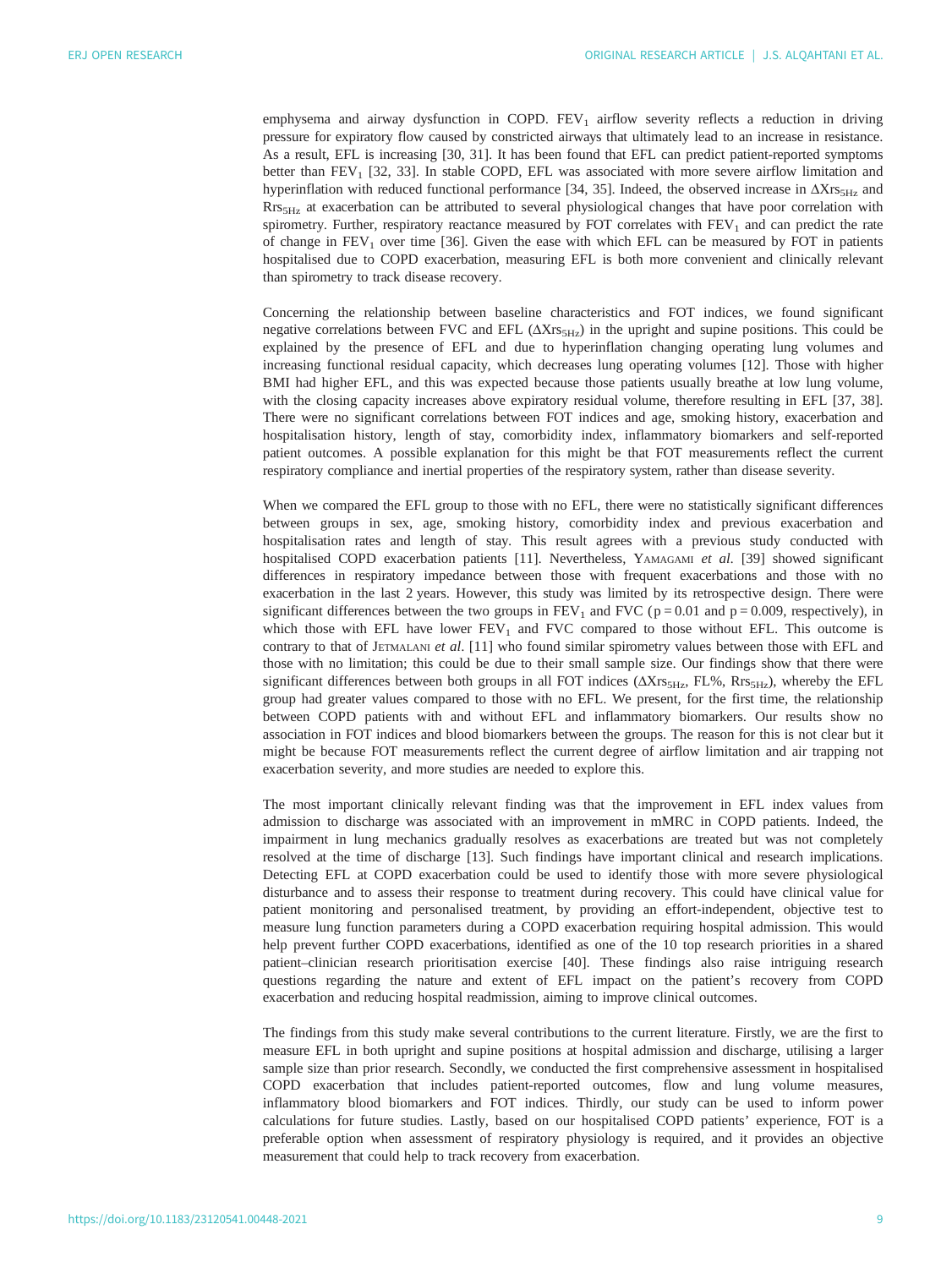<span id="page-9-0"></span>This study has some limitations. Firstly, we did incorporate serial measurements, but not at standardised timepoints, so additional measurements would have been valuable to look at recovery trajectory. Secondly, as we made measurements at admission and discharge only, it would have been useful to look at follow-up, but this was beyond the scope of the study. Thirdly, as recruitment was stopped early due to the global pandemic, the study may be under-powered for some analyses. Fourthly, the device used to measure FOT produces results that might not be directly comparable to other FOT devices.

#### Conclusion

Our study shows that during hospitalisation due to COPD exacerbation, FOT was feasible to detect EFL. The severity of EFL increased when patients moved from a seated to a supine position, and this negatively correlated with airflow limitation. Improvements in EFL were associated with a reduction in breathlessness. FOT can be utilised to detect EFL during hospitalised COPD exacerbation, and potentially could be used to identify those with more severe physiological disturbance and to track their recovery. FOT has potential clinical value by providing a noninvasive, objective and effort-independent technique to measure lung function parameters during a COPD exacerbation requiring hospital admission.

Provenance: Submitted article, peer reviewed.

Author contributions: J.S. Alqahtani, S. Mandal and J.R. Hurst designed the study. Data collection was led by J.S. Alqahtani with assistance from Y.S. Aldabayan, A.M. Aldhahir and A. M. Alrajeh. J.S. Alqahtani led the data analysis supervised by J.R. Hurst. J.S. Alqahtani wrote the first draft of the manuscript. All authors revised the manuscript for important intellectual content and approved the final version for submission.

Conflict of interest: J.R. Hurst reports grants, personal fees and nonfinancial support from pharmaceutical companies that make medicines to treat respiratory and immunological diseases, outside the submitted work. The remaining authors have nothing to disclose.

Support statement: This trial was conducted as part of a PhD funded in association with Prince Sultan Military College of Health Sciences (Dammam, Saudi Arabia) through the Saudi Arabian Cultural Bureau (London, UK). Funding information for this article has been deposited with the [Crossref Funder Registry](https://www.crossref.org/services/funder-registry/).

#### References

- 1 Global Initiative for Chronic Obstructive Lung Disease (GOLD). Global Strategy for the Diagnosis, Management, and Prevention of Chronic Obstructive Pulmonary Disease. 2021. Available from: [https://](https://goldcopd.org/) [goldcopd.org/](https://goldcopd.org/)
- 2 Vogelmeier CF, Criner GJ, Martinez FJ, et al. Global strategy for the diagnosis, management, and prevention of chronic obstructive lung disease 2017 report. GOLD executive summary. Am J Respir Crit Care Med 2017; 195: 557–582.
- 3 Westwood M, Bourbeau J, Jones PW, et al. Relationship between FEV1 change and patient-reported outcomes in randomised trials of inhaled bronchodilators for stable COPD: a systematic review. Respir Res 2011; 12: 40.
- 4 Johns DP, Walters JAE, Walters EH. Diagnosis and early detection of COPD using spirometry. J Thorac Dis 2014; 6: 1557–1569.
- 5 Hogg JC, Chu F, Utokaparch S, et al. The nature of small-airway obstruction in chronic obstructive pulmonary disease. N Engl J Med 2004; 350: 2645–2653.
- 6 O'Donnell DE, Webb KA. The major limitation to exercise performance in COPD is dynamic hyperinflation. J Appl Physiol 2008; 105: 753–755.
- 7 Dellacà RL, Santus P, Aliverti A, et al. Detection of expiratory flow limitation in COPD using the forced oscillation technique. Eur Respir J 2004; 23: 232.
- 8 Dellacà RL, Rotger M, Aliverti A, et al. Noninvasive detection of expiratory flow limitation in COPD patients during nasal CPAP. Eur Respir J 2006; 27: 983.
- 9 Zimmermann SC, Huvanandana J, Nguyen CD, et al. Day-to-day variability of forced oscillatory mechanics for early detection of acute exacerbations in COPD. Eur Respir J 2020; 56: 1901739.
- 10 Walker PP, Pompilio PP, Zanaboni P, et al. Telemonitoring in chronic obstructive pulmonary disease (CHROMED). A randomized clinical trial. Am J Respir Crit Care Med 2018; 198: 620–628.
- 11 Jetmalani K, Timmins S, Brown NJ, et al. Expiratory flow limitation relates to symptoms during COPD exacerbations requiring hospital admission. Int J Chron Obstruct Pulmon Dis 2015; 10: 939–945.
- 12 Johnson MK, Birch M, Carter R, et al. Measurement of physiological recovery from exacerbation of chronic obstructive pulmonary disease using within-breath forced oscillometry. Thorax 2007; 62: 299–306.